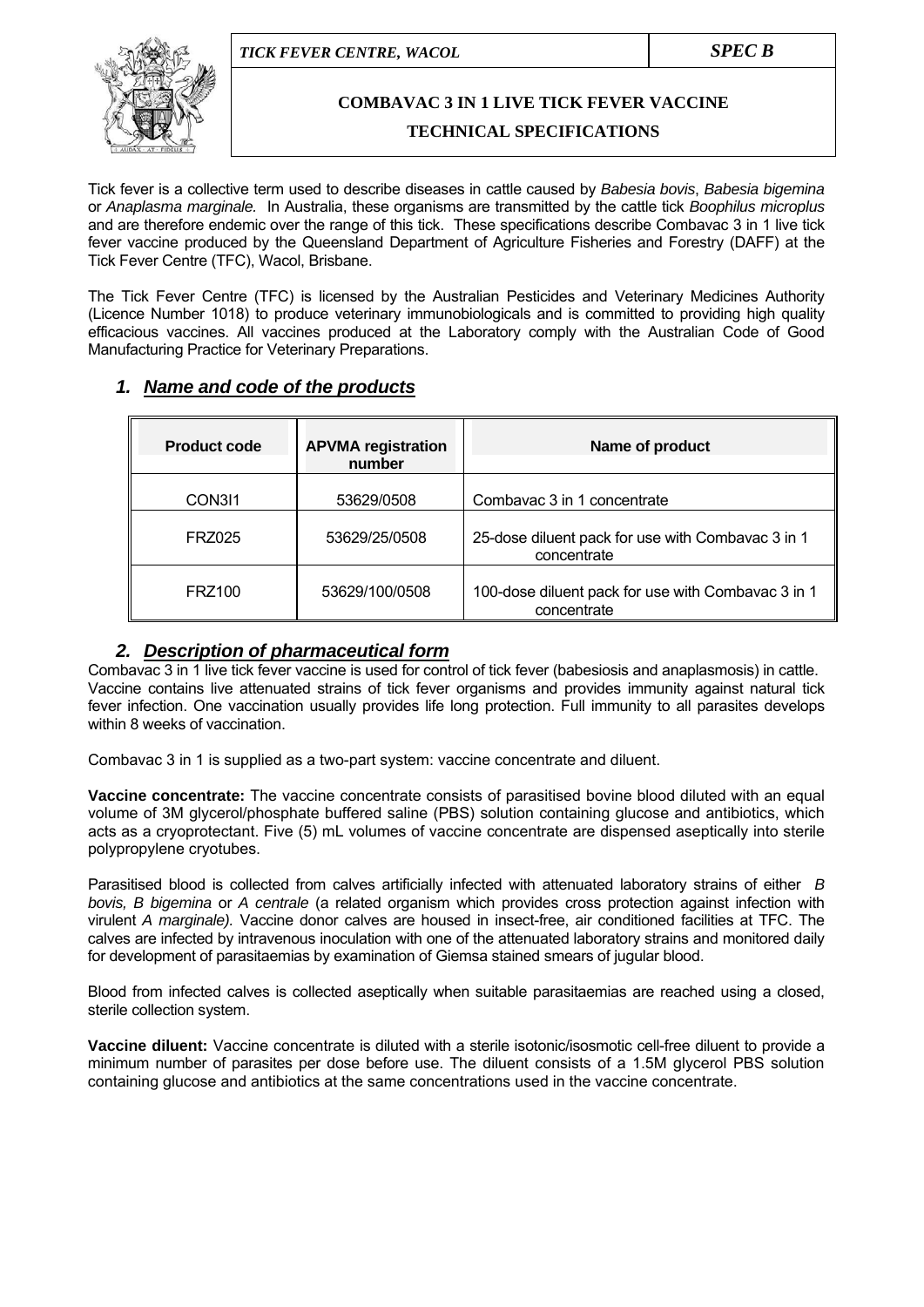

# **COMBAVAC 3 IN 1 LIVE TICK FEVER VACCINE TECHNICAL SPECIFICATIONS**

#### *2.1 Infective dose*

Vaccine contains attenuated strains of tick fever organisms and provides immunity against natural tick fever infection. Each dose of vaccine contains a minimum of: 1 x 10<sup>7</sup> *B bovis*, 1 x 10<sup>7</sup> *A centrale* and 2.5 x 10<sup>6</sup> *B bigemina* organisms.

#### *2.2 The formula*

#### **Vaccine concentrate**

Bovine blood containing *B bovis*, *B bigemina* and *A centrale* 0.5mL/mL Glycerol in PBS (Phosphate Buffered Saline) 1.5M<br>Glucose 1.5M Glucose 5mM Heparin 2.5 units/mL Benzylpenicillin 500 units/mL Streptomycin Sulphate 0.5 mg/mL

#### **Vaccine diluent**

Glycerol in PBS 1.5M Glucose 5mM Benzylpenicillin 500 units/mL Streptomycin Sulphate 0.5 mg/mL

#### *2.3 Dose size:*

2 mL/animal.

Each 2 mL dose of vaccine contains:

- (i) 0.1 mL Bovine blood containing *Babesia bovis, Babesia bigemina* and *Anaplasma centrale*
- (ii) Heparin 0.5units<br>(iii) Antibiotics: Benzylpenicillin 1000-units (iii) Antibiotics: Benzylpenicillin
- Streptomycin sulphate 1000 mg
- (iv) Vaccine diluent (1.5M Glycerol in PBS plus glucose and antibiotics) to 2mL.

#### **Infective dose overage (over the label claim for potency):**

Each dose exceeds the minimum infective dose (based on infectivity test).

#### *2.4 Dosage form:*

Injectable aqueous suspension.

#### *2.5 Route of administration:*

By subcutaneous or intramuscular inoculation (**not intravenous**).

# *3 Package details*

#### *Packaging specifications*

The current packaging materials and methods have been developed to ensure the vaccine concentrate and diluent maintained in a suitable cold chain environment during transport to assure the quality of the vaccine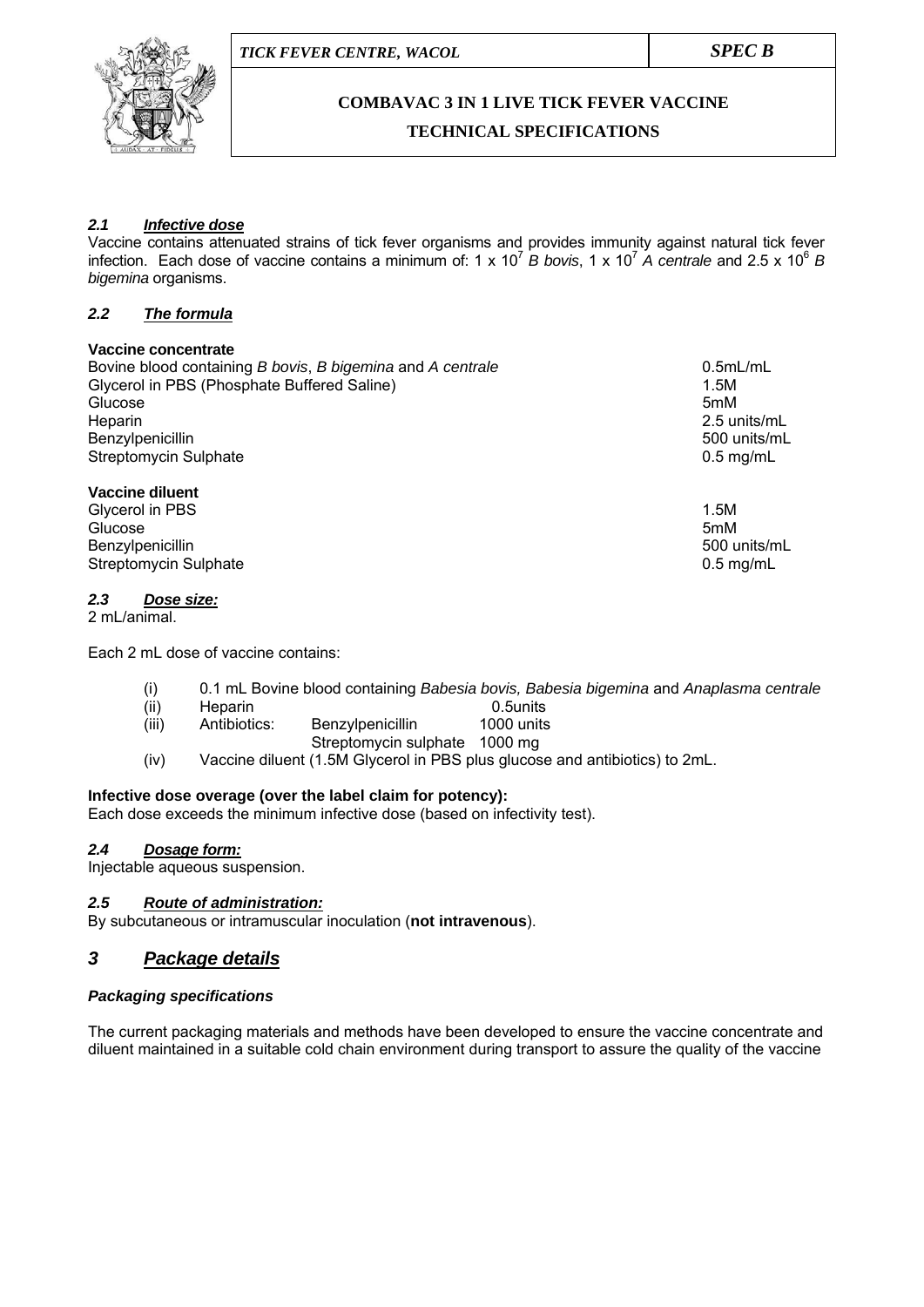

# **COMBAVAC 3 IN 1 LIVE TICK FEVER VACCINE**

# **TECHNICAL SPECIFICATIONS**

#### **Vaccine concentrate:**

The Combavac 3 in 1 vaccine concentrate is provided in 5 mL sterile cryotubes and must be stored at minus 196°C in liquid nitrogen.

The Vaccine concentrate can be transported in:

- Liquid nitrogen tanks containing liquid nitrogen -196 $\mathrm{^{\circ}C}$
- Dry ice eskies- containing sufficient dry ice for transport -70 $^{\circ}$ C
- Dry shippers- no liquid nitrogen in fluid form-  $196^{\circ}$ C

All recommendations must be followed for relevant transport recommendations and time limitations.

**Vaccine diluent:** Vaccine diluent is dispensed aseptically into sterile (gamma irradiated) polypropylene packs In two pack sizes

| <b>Volume</b> | Pack size |
|---------------|-----------|
| 50 mL         | 25 dose   |
| 200 mL        | 100 dose  |

The Combavac 3 in 1Diluent is refrigerated between 4-8°C during long term storage. When in transport the diluent is routinely dispatched without cooling agent but it is recommended to refrigerate packs on arrival.

NB: It is important to store the diluent refrigerated between 4-8°C before preparation of the vaccine so its temperature matches the temperature of thawed concentrate of the vaccine.

#### **Exception:**

**It is recommended to dispatch the diluent with chiller packs when accompanying concentrate vaccine transported in dry ice.** (This will allow immediate vaccine preparation on arrival)

Supply of disposable items with each consignment

- 1. One draw off tube for every 2 packs of diluent (unless otherwise requested).
- 2. One 19 G x 2" needle with each pack of diluent (unless otherwise requested).
- 3. One instruction leaflet for each esky (unless otherwise requested) including "NOTE" with 100 dose packs.
- 4. One 65mL sterile yellow top specimen container for each 100 dose diluent pack.
- 5. One 20mL syringe for every two 100 doses diluent packs.
- 6. One 5mL syringe for every two 25 doses diluent packs

#### **Preparation for use**

Vaccine is prepared by adding the thawed concentrate to the diluent pack. Concentrate tubes are thawed at  $37^{\circ}$ C and the contents syringed into a diluent pack to provide vaccine ready for use.

| For 1x25 dose diluent pack supply:  | <b>1x 5 mL</b> Combavac 3 in 1 concentrate tube |
|-------------------------------------|-------------------------------------------------|
| For 1x100 dose diluent pack supply: | 4 x 5 mL Combavac 3 in 1 concentrate tubes      |

# *4. Storage and shelf life*

Vaccine concentrate: Vaccine concentrate is stored and transported frozen in liquid nitrogen at -196°C and has a shelf life of five (5) years.

Vaccine diluent: Vaccine diluent is stored refrigerated at 4<sup>o</sup>C and has a shelf life of two (2) years.

Prepared vaccine: Once diluted, prepared vaccine is kept cool (less then 20°C) and has a shelf life of eight (8) hours.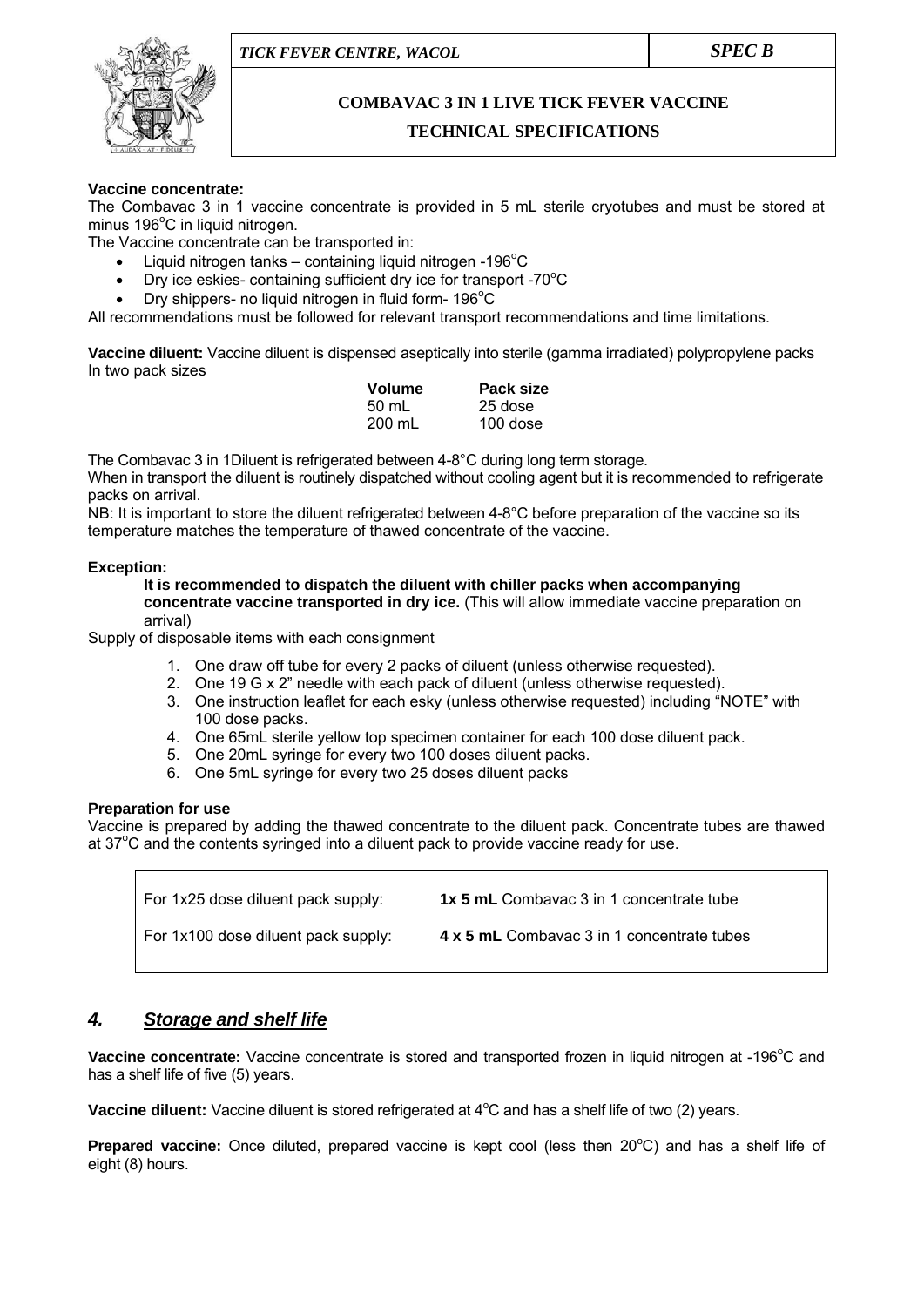

# **COMBAVAC 3 IN 1 LIVE TICK FEVER VACCINE TECHNICAL SPECIFICATIONS**

# *5. Sampling and testing*

#### **5.1 Calf Quarantine**

Calves from the SPF breeder herd are brought into Quarantine Shed 1 (QS1) at an early age. During the Quarantine period in QS 1, each calf is splenectomised to increase the animal's susceptibility to the vaccine organisms, and to induce post splenectomy relapses of any unwanted haemoparasites.

After all calves in a batch have been splenectomised, they are transferred to Quarantine Shed 2 (QS2). During this quarantine period, each calf is tested for specific infectious agents (Bovine Pestivirus, Bovine Lekaemia virus, Bovine immunodeficiency virus and Bovine syncytial virus – See attached Appendix 1). Arboviruses (e.g. Ephemeral fever, Bluetongue, Aino and Akabane viruses) are excluded by the use of insectfree accommodation. The calves must spend a full 6 weeks in QS2 to ensure freedom from arboviruses.

After this period of stringent quarantine and testing calves are cleared for transfer to Quarantine Shed 3 (QS3)



Any calves showing evidence of infection are unsuitable for vaccine production and discarded. The entire batch of calves is discarded if BLV is diagnosed.

#### **Animal housing**

QS 2 and QS 3 are environmentally controlled, filtered air, insect-free facilities. QS 3 houses the vaccine donor calves. Only disease and parasite-free animals are allowed into the sheds and their nutrition and environment are carefully controlled. Access is limited to authorised personnel.

#### *Testing program for vaccine donor calves used for tick fever vaccine production and References are attached in Appendix 1*

#### **Calf Quarantine Flow Chart**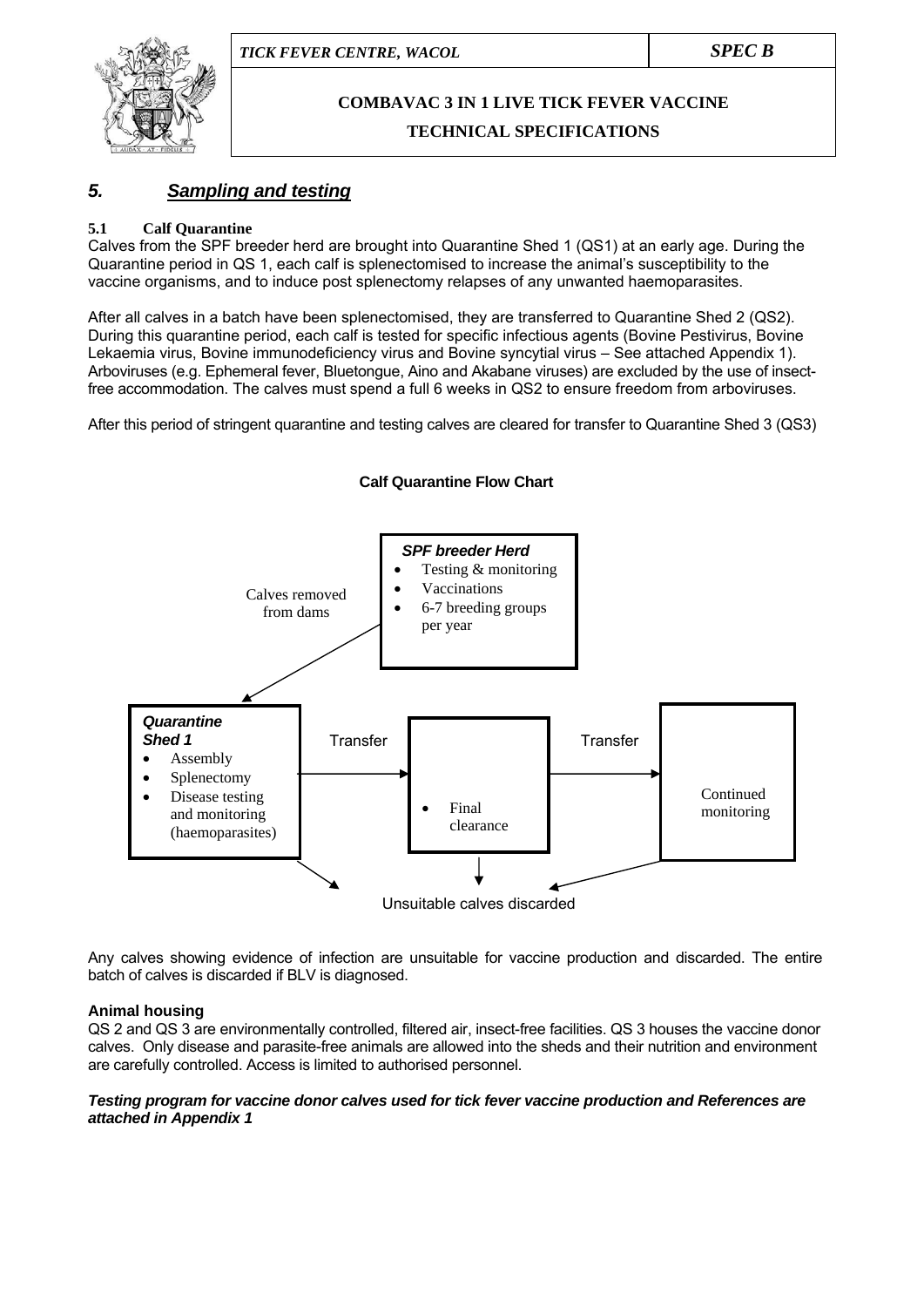

# **COMBAVAC 3 IN 1 LIVE TICK FEVER VACCINE**

### **TECHNICAL SPECIFICATIONS**

#### *5.2 Post production quality control*

In addition to the rigorous screening of donor calves for disease agents prior to their use for production, calves used in production of Combavac 3 in 1 vaccine are tested for arboviral infections (Bovine ephemeral fever, akabane, aino and bluetongue) by paired serology from the day of collection and 2 weeks post collection. Additional post production monitoring and testing can be carried out on the product for specific disease agents if required by an importing country and if validated tests are available. Retention serum samples are collected from calves at the time of infected blood collection and 2 weeks later and stored for this purpose.

#### *5.3 Post production testing of vaccine for infectivity and virulence*

Each batch of vaccine is tested to ensure it is infective and avirulent prior to release from the laboratory. Vaccine concentrate is thawed, diluted 1 in 10 (the recommended dilution rate) and inoculated into susceptible 5-25 group of cattle. The cattle are then monitored for infection by testing of sera for the development of antibodies. Each batch of vaccine must pass the infectivity test before it is released to ensure that it is greater than 95% effective. A batch failing to produce this level of effectiveness is rejected.

#### *5.4 Laboratory quality control procedures*  **In process quality control flow chart**



During Quality Control testing, final product is held in quarantine until all testing is completed and results received by Quality Assurance Officer.

The evaluation of finished product and relevant documentation is concluded with release of "Batch Release Certificate" indicating batch clearance for sale. See Batch Release Specifications below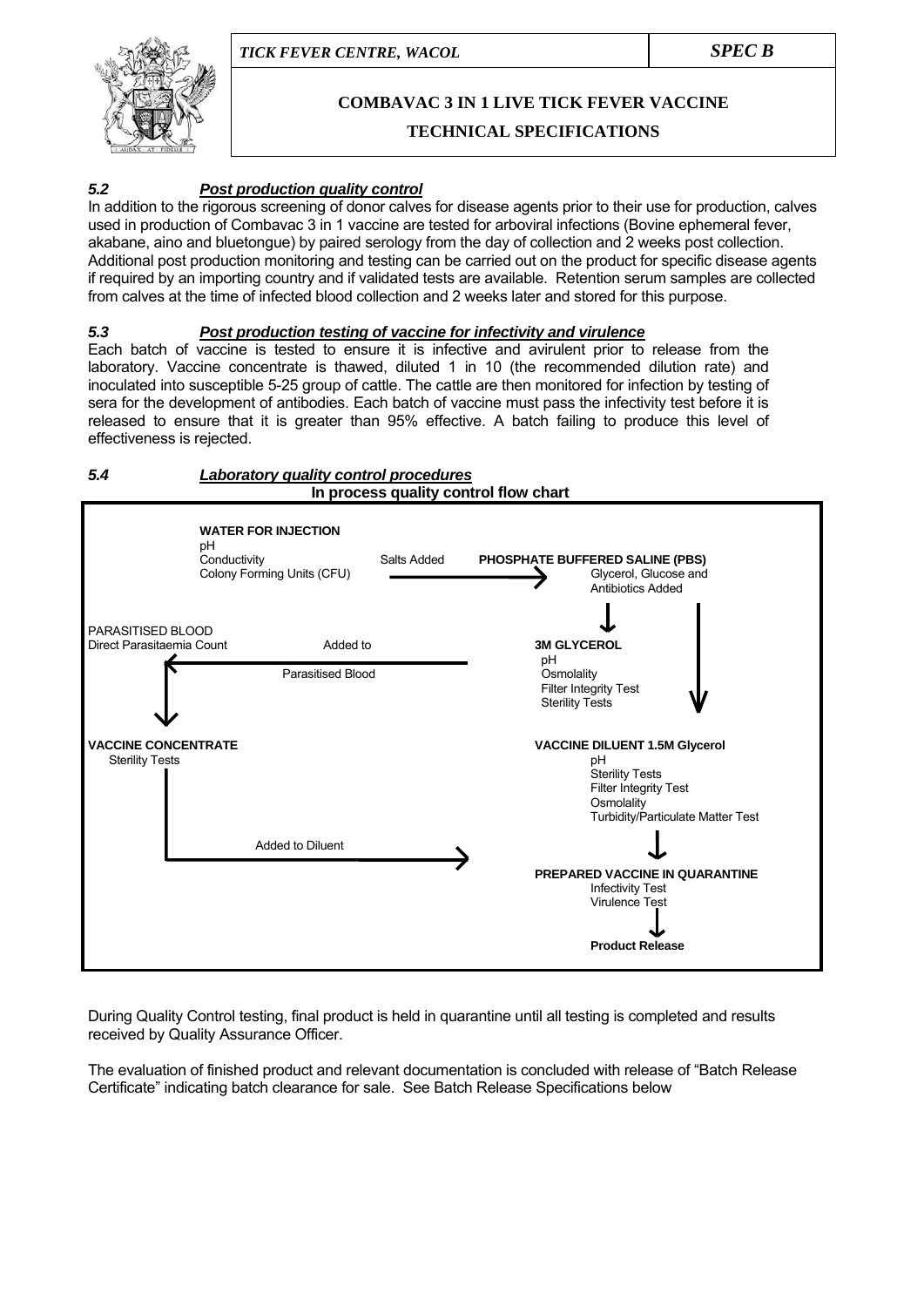



# **COMBAVAC 3 IN 1 LIVE TICK FEVER VACCINE TECHNICAL SPECIFICATIONS**

# **Batch Release Specifications**

| Test                                                       | <b>Document name</b>                                                   | <b>Record Viewed/</b>         | <b>Specification</b>                                                                |  |
|------------------------------------------------------------|------------------------------------------------------------------------|-------------------------------|-------------------------------------------------------------------------------------|--|
|                                                            |                                                                        | Approved by                   |                                                                                     |  |
| Pre production testing of donor calves                     |                                                                        |                               |                                                                                     |  |
| Haemoparasites general and specific                        | Vaccine Donor Calves Batch Result<br>Record                            | Veterinary Officer            | No organisms detected                                                               |  |
|                                                            | <b>TFC Serological Results</b>                                         | Serologist                    | No specific antibodies detected                                                     |  |
| Bovine Leukaemia Virus (BLV)                               | Laboratory Report BSL                                                  | Veterinary Pathologist        | No specific antibodies detected                                                     |  |
| Bovine immunodeficiency Virus (BIV)                        | Laboratory Report BSL                                                  | Vetrinary Pathologist         | No viral DNA detected                                                               |  |
| Bovine sycytial virus (BSV)                                | Laboratory Report BSL                                                  | Veterinary Pathologist        | No viral DNA detected                                                               |  |
| <b>Bovine Pestivirus</b><br>(MD)                           | Laboratory Report BSL                                                  | Veterinary Pathologist        | No rise in specific antibody<br>titres<br>No viral antigen detected                 |  |
| Post production in vivo testing                            |                                                                        |                               |                                                                                     |  |
| Infectivity                                                | TFC vaccines infectivity and virulence<br>results                      | QA/Veterinary Officer         | Overall infectivity for tick fever<br>greater than 95%                              |  |
| Virulence                                                  | TFC vaccines infectivity and virulence<br>results                      | QA/Veterinary Officer         | No more than one animal<br>treated for vaccine reactions                            |  |
| Post Production testing of donor calves                    |                                                                        |                               |                                                                                     |  |
| Aino virus (SNT)                                           | Laboratory Report BSL                                                  | Veterinary Pathologist        | No rise in antibody titre from<br>day 0 to 14 post production                       |  |
| Akabane virus (SNT)                                        | Laboratory Report BSL                                                  | Veterinary Pathologist        | No rise in antibody titre from<br>day 0 to 14 post production                       |  |
| Bluetongue (AGID)                                          | Laboratory Report BSL                                                  | Veterinary Pathologist        | No rise in antibody titre from<br>day 0 to 14 post production                       |  |
| Bovine Ephemeral fever                                     | Laboratory Report BSL                                                  | Veterinary Pathologist        | No rise in antibody titre from<br>day 0 to 14 post production                       |  |
| <b>Documentation check</b>                                 |                                                                        |                               |                                                                                     |  |
| <b>3M Glycerol</b>                                         |                                                                        |                               |                                                                                     |  |
| pH                                                         | Combavac cryoprotectant QC Record                                      | QC /QA Officer                | $7.1 - 7.4$                                                                         |  |
| Osmolality                                                 | Combavac cryoprotectant QC Record                                      | QC/QA Officer                 | 320-380mmol/kg (1:10 dil)                                                           |  |
| <b>Filter integrity</b><br>Sterility                       | Combavac cryoprotectant QC Record<br>Combavac cryoprotectant QC Record | QC/QA Officer<br>QCQA Officer | Integral to 3.2 bar<br>No growth detected after 48hrs                               |  |
|                                                            |                                                                        |                               | and 35 days @ 35°C and 22°C                                                         |  |
| <b>Manufacturing process</b><br>Parasitised blood - Direct |                                                                        |                               | B bovis $\geq 100 \times 10^6$ /mL                                                  |  |
| Parasitaemia count                                         | Batch manufacturing record                                             | QA Officer                    | A centrale $\geq 100 \times 10^6$ /mL<br>B bigemina $\geq$ 25 x 10 <sup>6</sup> /mL |  |
| Preparation                                                | Batch manufacturing record                                             | QA Officer                    | Record keeping complete                                                             |  |
| Dispensing                                                 | Batch manufacturing record                                             | QA Officer                    | Record keeping complete<br>Yield $>95%$                                             |  |
| Volume check                                               | Batch manufacturing record                                             | QA Officer                    | $5.0 - 5.4$ mL                                                                      |  |
| Process- Freezing                                          | Batch manufacturing record                                             | QA Officer                    | Complete                                                                            |  |
| Labelling                                                  | Combavac Batch Labelling Record                                        | QA Officer                    | Correct label, Batch number<br>and Expiry                                           |  |
| Sterility - Combavac concentrate                           | Combavac QC Record                                                     | QC/QA Officer                 | No growth detected after 48hrs<br>and 35 days @ 35°C and 22°C                       |  |
| Osmolality                                                 | Combavac QC Record                                                     | QC/QA Officer                 | 150-190mmol/kg (1:10 dil)                                                           |  |
| Organisms identity- microscopic<br>examination             | Combavac QC Record                                                     | QC/QA Officer                 | Relevant organisms confirmed                                                        |  |
| <b>Vaccine diluent</b>                                     |                                                                        |                               |                                                                                     |  |
| рH                                                         | Combavac Diluent<br><b>Batch Release Certificate</b>                   | QC/QA Officer                 | $7.1 - 7.4$                                                                         |  |
| Osmolality                                                 | Combavac Diluent<br><b>Batch Release Certificate</b>                   | QC/QA Officer                 | 1980-2060mmol/kg                                                                    |  |
| Filter integrity                                           | Combavac Diluent<br><b>Batch Release Certificate</b>                   | QC/QA Officer                 | Integral to 3.2bar                                                                  |  |
| Sterility                                                  | Combavac Diluent<br><b>Batch Release Certificate</b>                   | QC/QA Officer                 | No growth detected after 48hrs<br>and 35 days $@$ 35 $°C$ and 22 $°C$               |  |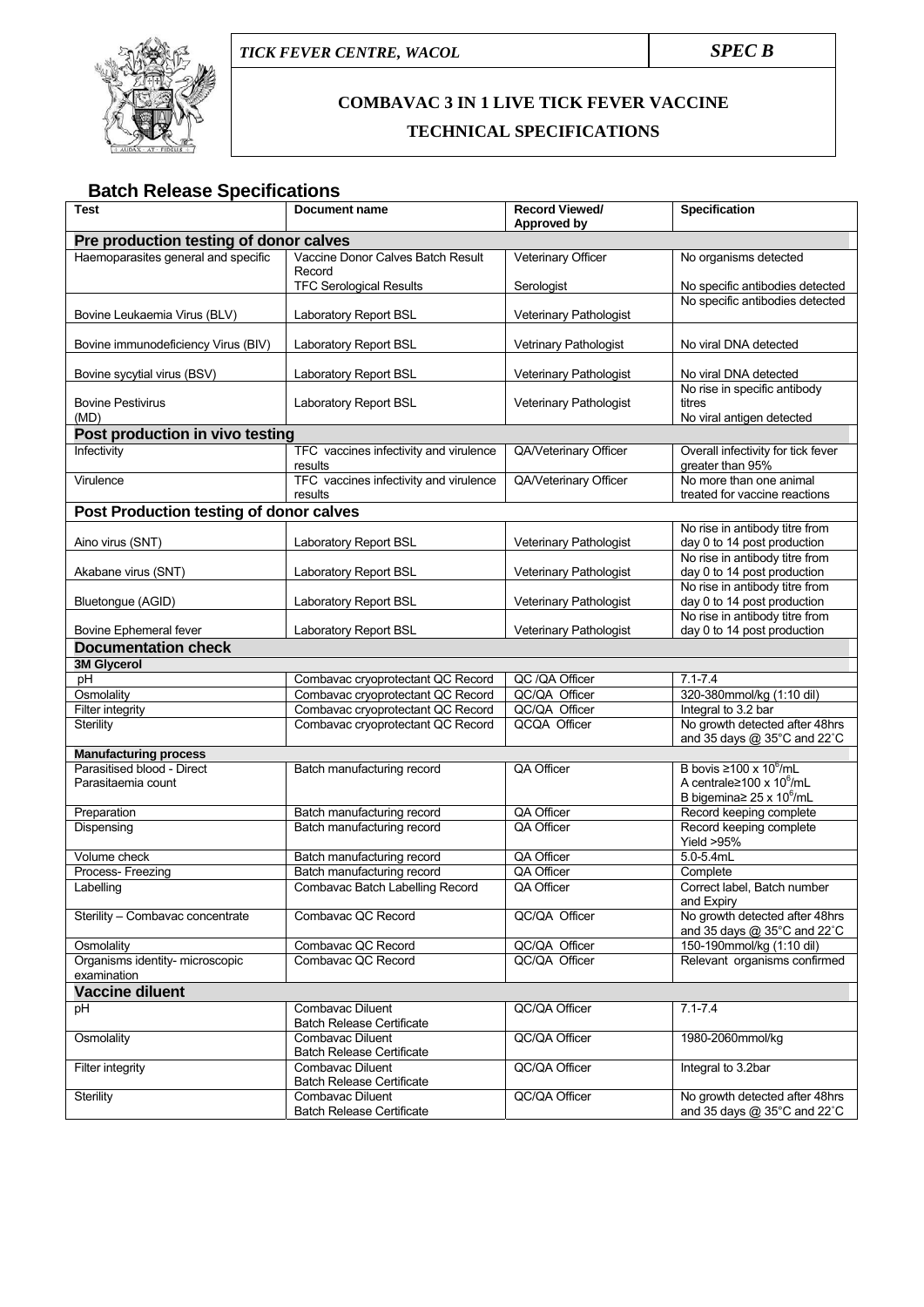

### **COMBAVAC 3 IN 1 LIVE TICK FEVER VACCINE**

#### **TECHNICAL SPECIFICATIONS**

#### **5.5 Infectious diseases not found in Australia**

The Australian Quarantine and Inspection Service (AQIS) has certified that the following infectious diseases are absent from Australia and pose no risk as contaminants of the tick fever vaccine:

 Aujeszky's Disease Bovine Brucellosis Foot and Mouth Disease Bluetongue (Clinical) Bovine Spongiform Encephalopathy Haemorrhagic Septicaemia Lumpy Skin Disease Rabies Rift Valley Fever Rinderpest Contagious Bovine Pleuropneumonia **Heartwater**  Jembrana Disease Pathogenic *Theileria* spp. Pathogenic *Trypanosoma* spp. Vesicular Stomatitis

#### **Use of vaccine**

Full instructions and recommendations on use of these vaccines are provided with each order (leaflet). Vaccination against tick fever is the only effective method of controlling losses from the disease. The Queensland Government has supplied effective vaccines for tick fever since the early 1900's. Further information can be obtained from the manufacturer.

#### **Manufacturer**

Department of Agriculture Fisheries and Forestry Biosecurity Queensland Tick Fever Centre 280 Grindle Road Wacol Queensland 4076 Australia Telephone: +61 7 3898 9655 Fax: +61 7 3898 9685 E-mail: [tfc@daff.qld.gov.au](mailto:tfc@daff.qld.gov.au) Visit [www.biosecurity.qld.gow.au](http://www.biosecurity.qld.gow.au/) (search for 'tick fever')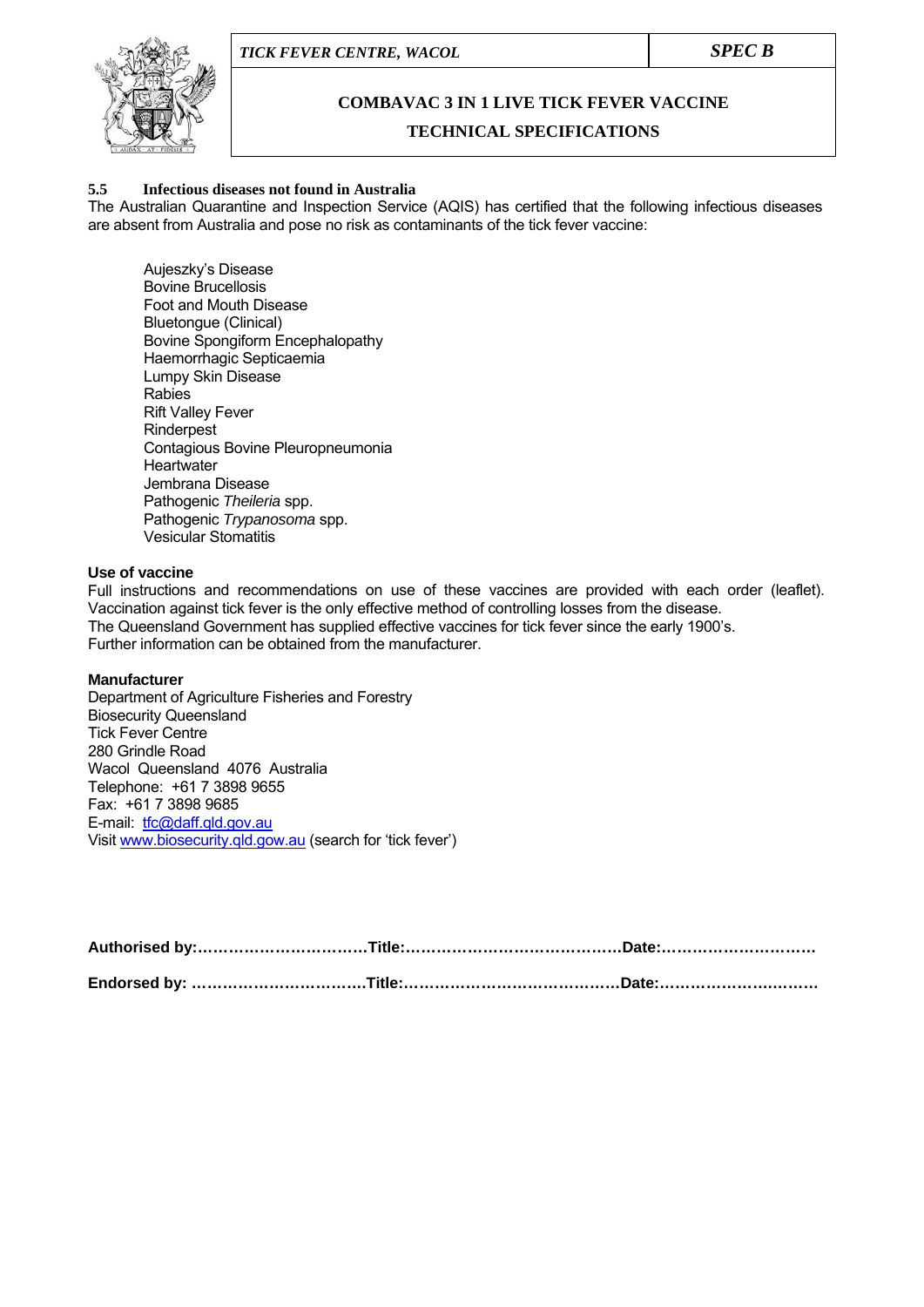

# **COMBAVAC 3 IN 1 LIVE TICK FEVER VACCINE**

#### **TECHNICAL SPECIFICATIONS**

**Appendix 1 Testing programme for vaccine donor calves used for tick fever vaccine production** 

| Agent                                         | Test type           | <b>Calf quarantine testing</b>                                   | <b>Test specifications</b>           | <b>Test reference</b>                                             |
|-----------------------------------------------|---------------------|------------------------------------------------------------------|--------------------------------------|-------------------------------------------------------------------|
| Haemoparasites<br>(general)                   | Thin blood<br>smear | Weekly examination after<br>splenectomy -QS2<br>Fortnightly -QS3 | No organisms seen                    | (Bock et al., 2006)                                               |
| B. bovis                                      | <b>ELISA</b>        | 1 test - day 21-28 after entry<br>to QS2                         | No specific antibodies<br>detected   | (Bock et al., 2008)                                               |
| B. bigemina                                   | <b>ELISA</b>        | 1 test - day 21-28 after entry<br>to QS2                         | No specific antibodies<br>detected   | (Bock et al., 2008)                                               |
| Anaplasma marginale                           | <b>cELISA</b>       | 1 test - day 21-28 after entry<br>to QS2                         | No specific antibodies<br>detected   | (McElwain, 2008;<br>Molloy et al., 1999)                          |
| Bovine leukaemia virus                        | <b>ELISA</b>        | 2 tests per calf 21-28 days<br>apart                             | No detectable specific<br>antibodies | (Beier and<br>Vahlenkamp, 2008;<br>Kirkland and Rodwell,<br>2005) |
| <b>Bovine Pestivirus</b>                      | PCR <sup>†</sup>    | 1 test - in week of entry to<br>QS2                              | No viral RNA detected                | (Corney, 2003)                                                    |
| <b>Bovine</b><br>immunodeficiency<br>virus    | PCR <sup>†</sup>    | 1 test - day 21-28 after entry to<br>QS2                         | No proviral DNA<br>detected          | (Lew et al., 2004)                                                |
| Bovine spumavirus<br>(Bovine syncytial virus) | PCR <sup>†</sup>    | 1 test - day 21-28 after entry to<br>QS2                         | No proviral DNA<br>detected          | (Lew et al., 2004)                                                |

<sup>†</sup> PCR for proviral DNA extracted from calf lymphocytes from each calf